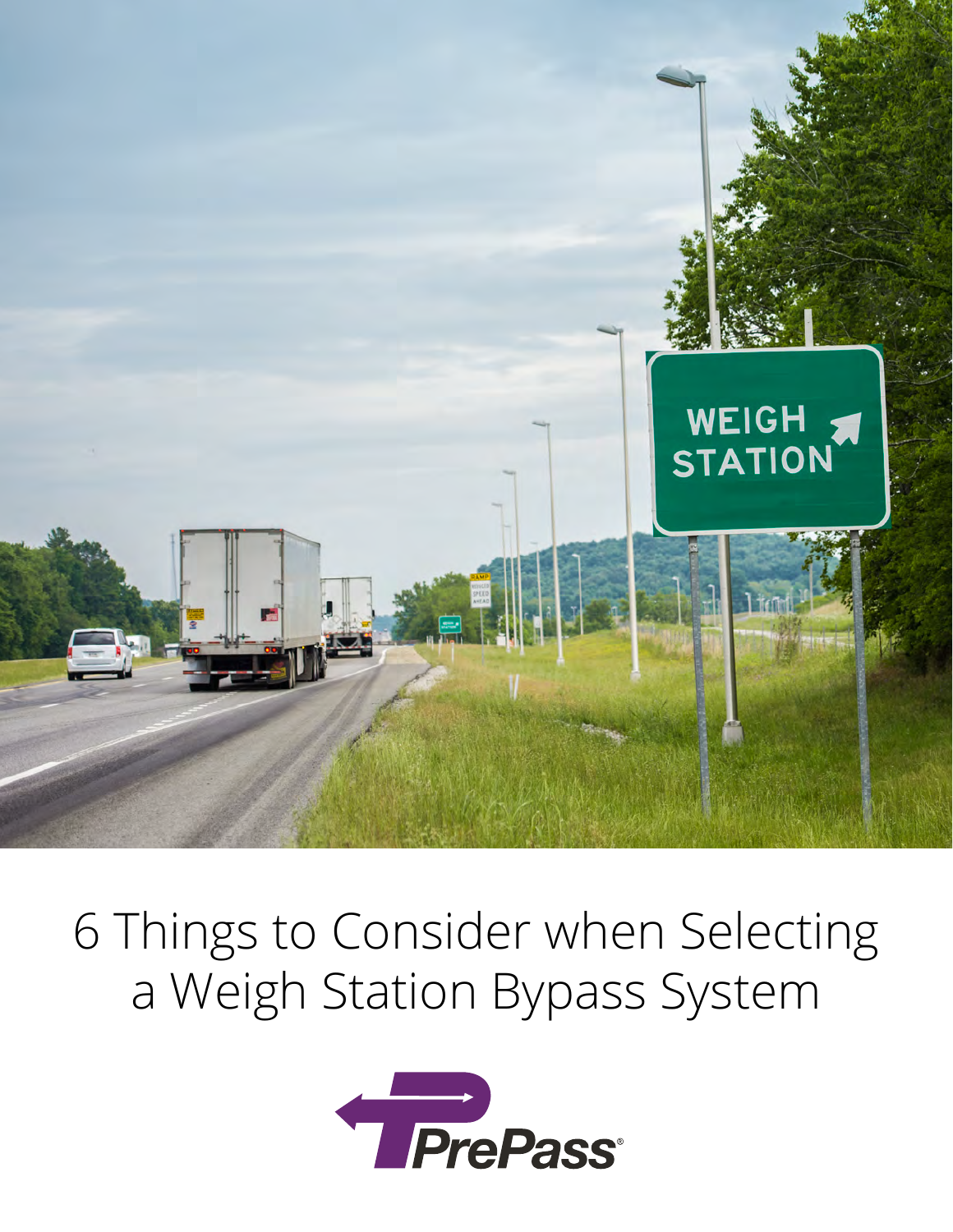### Moving truck freight from one point to another often comes with delays; including weather, road conditions, accidents, and potential enforcement activity, just to name a few. But what if you could eliminate, or even control some of these factors?

Imagine greatly reducing the number of times you have to stop at each weigh station your trucks come across. How about bypassing toll payment booths, too, and actually receiving discounts when your rigs drive by.

Trucking companies using weigh station bypass services save more than \$8.68 and five minutes each time their truck bypasses a truck weigh station, according to a Federal Motor Carrier Safety Administration calculation.



When selecting a weigh station bypass system, two types of technologies are used. One is called Radio Frequency Identification (RFID), which utilizes a transponder mounted inside the windshield to identify a specific vehicle. The other is Commercial Mobile Radio Services (CMRS). It uses cellular phone technology for identification using mobile phones, tablets and in-cab telematics devices. The end goal is the same: to receive a bypass signal alerting drivers to continue past the weigh station or inspection site they are nearing.

Each system operates differently, meaning what works well for one fleet, be it large or small or

somewhere in between, doesn't automatically work for another. And owneroperator truckers have their own unique sets of needs. Therefore, consider the following factors before selecting a truck weigh station bypass system.

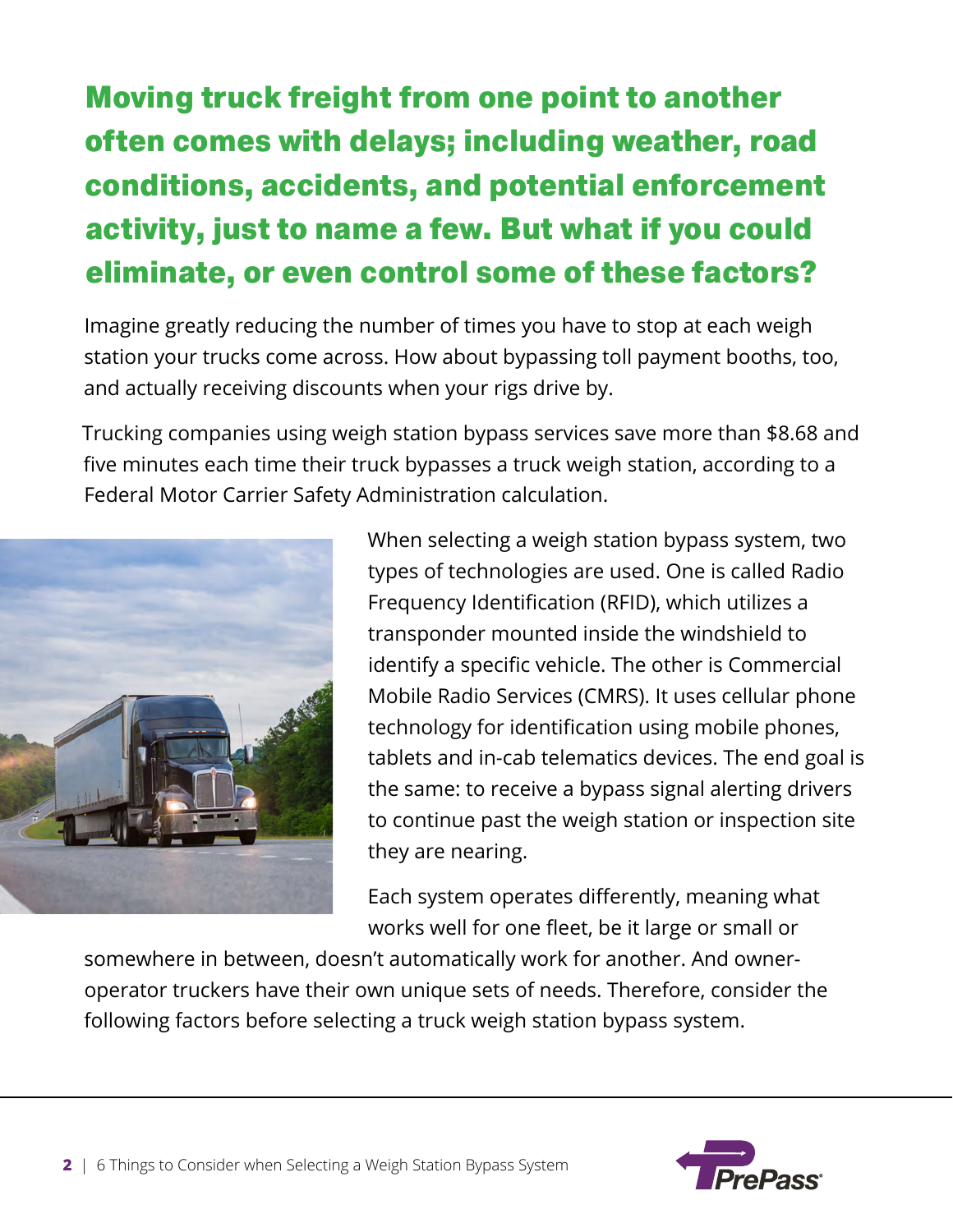#### Not All Bypass Technology Platforms Are Equal 1

One of the primary differences between RFID transponders and cellular CMRS is the issue of reception. In this case, how well signals are transmitted between weigh stations and trucks. RFID transmits and receives signals with almost 100% accuracy. Alternatively, just like your cell phone, CMRS signals can be dropped, affected by terrain, weather, the quality of service providers, the type of cellular device or tablet, and the quality of the GPS chip set.

These factors make it very possible for a truck using a CMRS bypass system to have a reduced chance of connecting and receiving a bypass signal, according to a study by Texas [A&M Transportation Institute.](http://go.prepass.com/WP-2018-11-19-Compare-Weigh-Station-Bypass-Tech_LP-Form.html) Compare this to truck bypass systems using RFID technology, which are not affected by these factors, and offer 99.99% signal reliability.

CMRS can also be affected by signal latency, or delays in the transmission time between the truck and the station. You don't have to worry about latency when using RFID. That's because RFID transponders have a response time measured in just a few hundredths of a second from the time the truck approaches a weigh station, transmits its credentials and the driver receives a green light to bypass.



In contrast, because so many different factors affect CMRS-based weigh station bypass, a driver could receive the bypass signal too late to bypass.

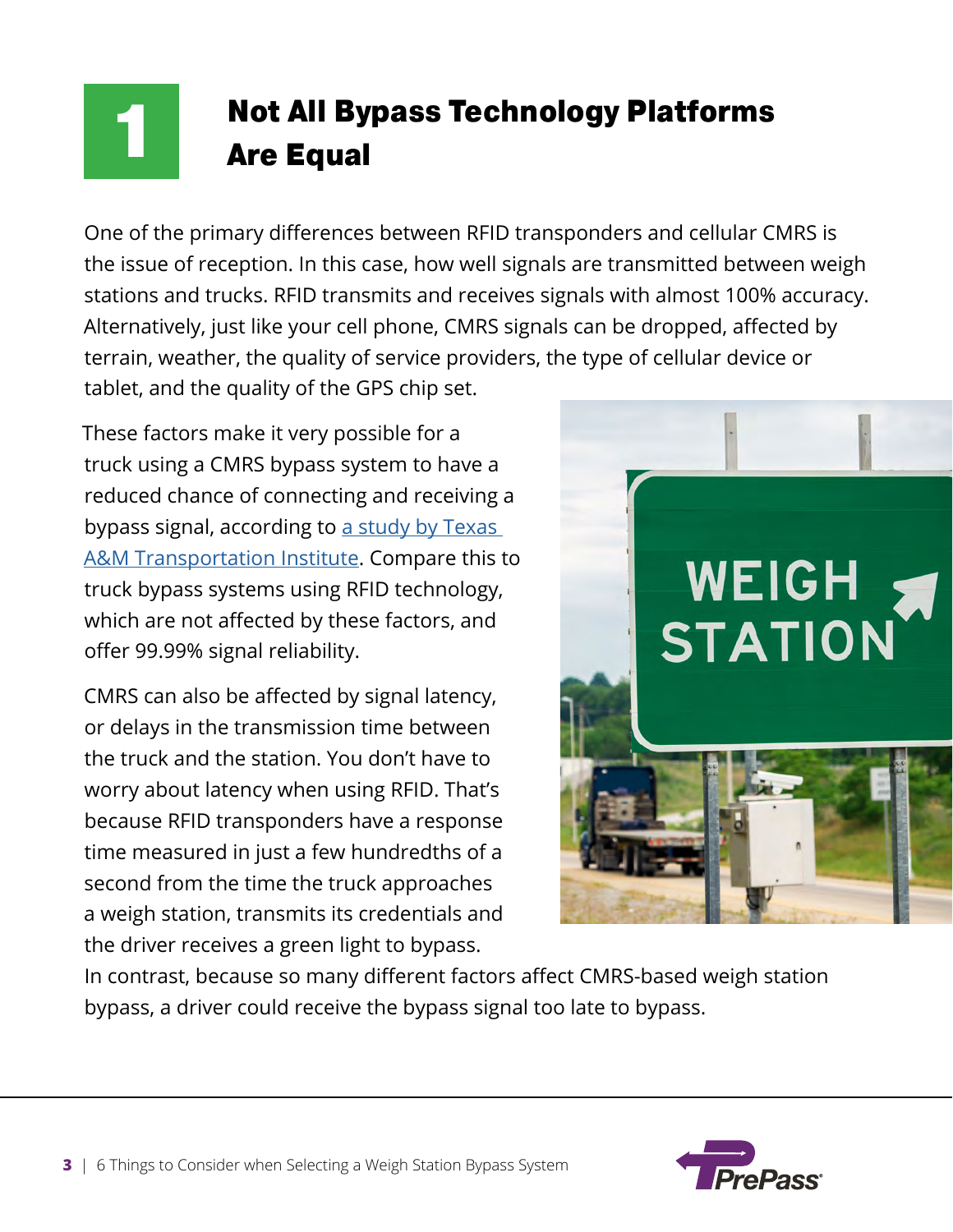While there may be slightly less bypasses with CMRS, it is available in some areas where RFID is not. So while the bypass rate may be lower with CMRS, the bypass location coverage is greater. Carriers that take advantage of both technologies receive the benefits of reliable data transmission and greater location coverage.

### Transponder RFID vs. Application CMRS



### **Transmission reliability:**

**RFID:** Most reliable and accurate signal transmissions **CMRS:** May be affected by terrain, weather, and device



### **Transmission speed:**

**RFID:** Just a few hundredths of a second for bypass message

**CMRS:** Speed of signal varies based on cellular transmission quality



### **Location coverage:**

**RFID:** Available at most weigh stations and third-party bypass providers

**CMRS:** Available at most sites with no RFID infrastructure required

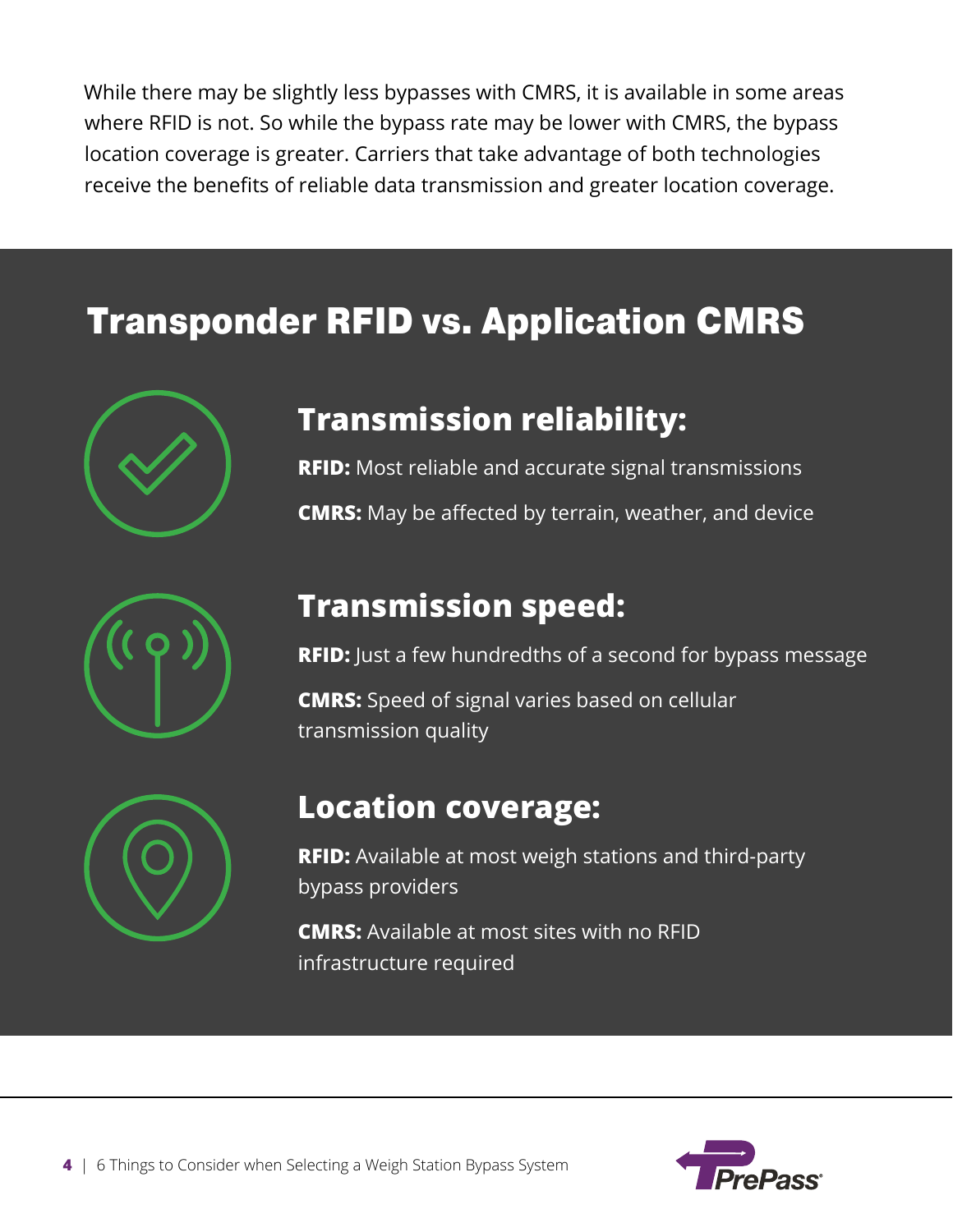# **Compare Bypass Opportunities That Best<br>Match Your Routes**

Fixed open weigh stations are permanent facilities in regular operation. Alternatively, "mobile" sites are usually temporary positions staged along a highway by law enforcement. There is typically no active law enforcement presence at these so-called "mobile" sites except if a special targeted enforcement activity is underway. Therefore, determine where your trucks operate in relation to a truck bypass service provider's network of fixed open sites.

Often, providers will quote the number of total bypass opportunities and savings resulting from these bypasses. Before you bank on these numbers, ask vendors if they claim bypasses of closed sites and virtual sites where no enforcement is present as true bypasses. After all, a bypass is not really a bypass if the weigh station is closed or there is no enforcement presence to operate a "virtual" site.

When considering location coverage, compare coverage offered through RFID

A bypass is not really a bypass if the weigh station is closed or there is no enforcement presence to operate a "virtual" site.

transponders and CMRS apps. The total location count is of little significance. What is important is the location of weigh stations relative to your common routes. For example, third party sites prevalent in Washington State, Oregon, Idaho and British Columbia only accept RFID. However, if you are running in the northeastern United States, you may receive more bypass opportunities with CMRS.

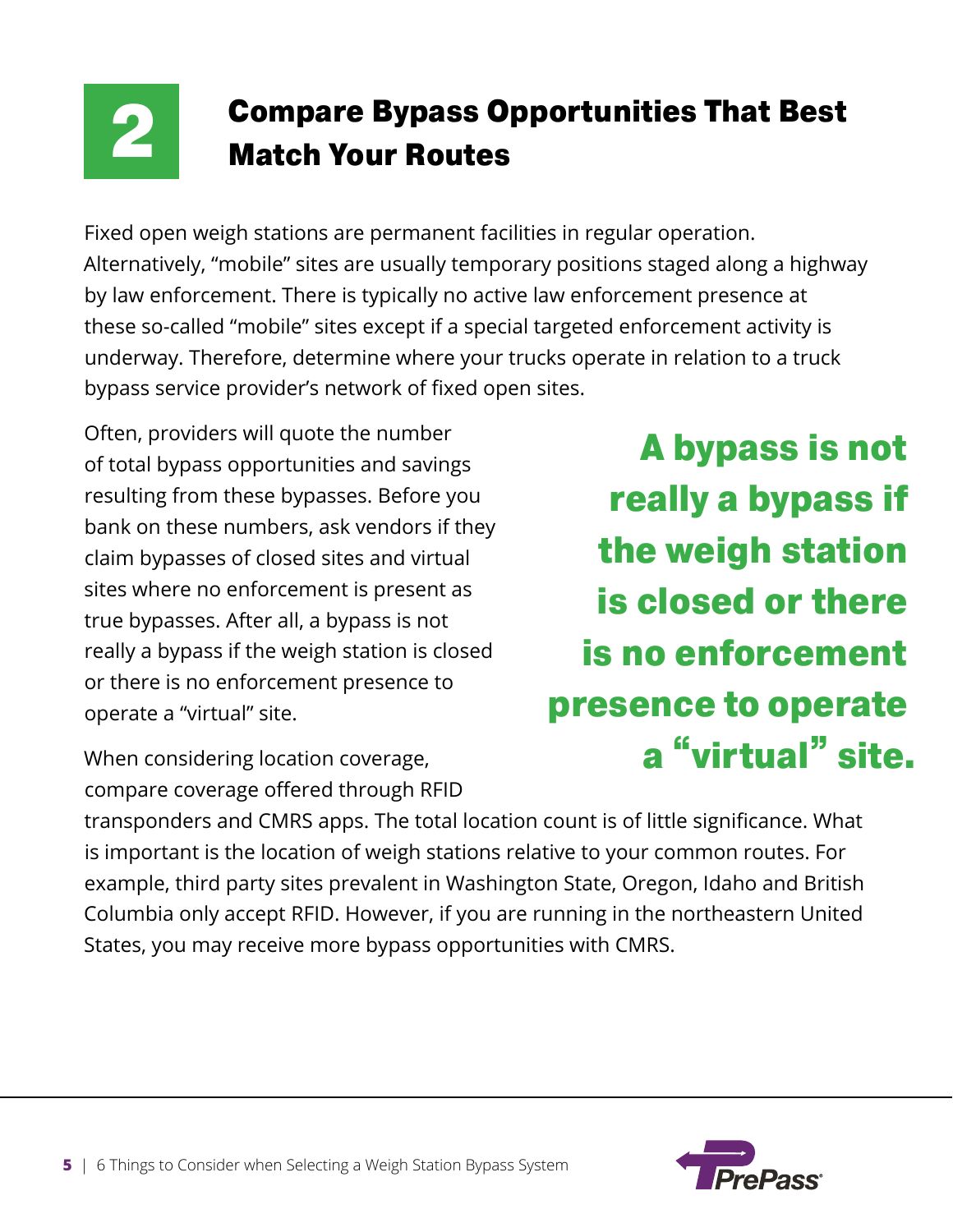

# **Ensure Safety Data is Available to Improve Your Fleet's Operation**

Weigh station bypass systems can do much more for a fleet than save time and money. Some systems offer reporting tools to help improve safety and the company's transportation operations. For example, PrePass includes INFORM™ Safety, a safety intelligence tool that unpacks the numbers affecting your fleet's Inspection Selection System (ISS) score. This can have a profound effect on the number of times your trucks are inspected, including your ability to bypass weigh stations.

Think of this as a safety dashboard that provides everything you need to make data-driven decisions to quickly improve safety scores. For instance, you can determine what types of inspections your trucks are failing, and if there are patterns of infractions, even if the inspections are conducted at roadside and not in a weigh facility. This data provides you actionable intelligence to make changes in your fleet's operations so trucks spend more time running on the road, rather than waiting at weigh stations or pulled over at roadside for inspections. Such tools are useful for the smallest fleet, including owner-operators, all the way to the largest fleets, including private carriers.



Safety intelligence data can also be shared between different departments at trucking companies, for instance, to help negotiate lower insurance rates, improve maintenance, build stronger relationships with law enforcement, or track how much money your fleet has saved bypassing truck weigh stations. When evaluating weigh station bypass providers,

compare the safety and bypass data tools they provide to determine what types of information and delivery methods work best for your operation.

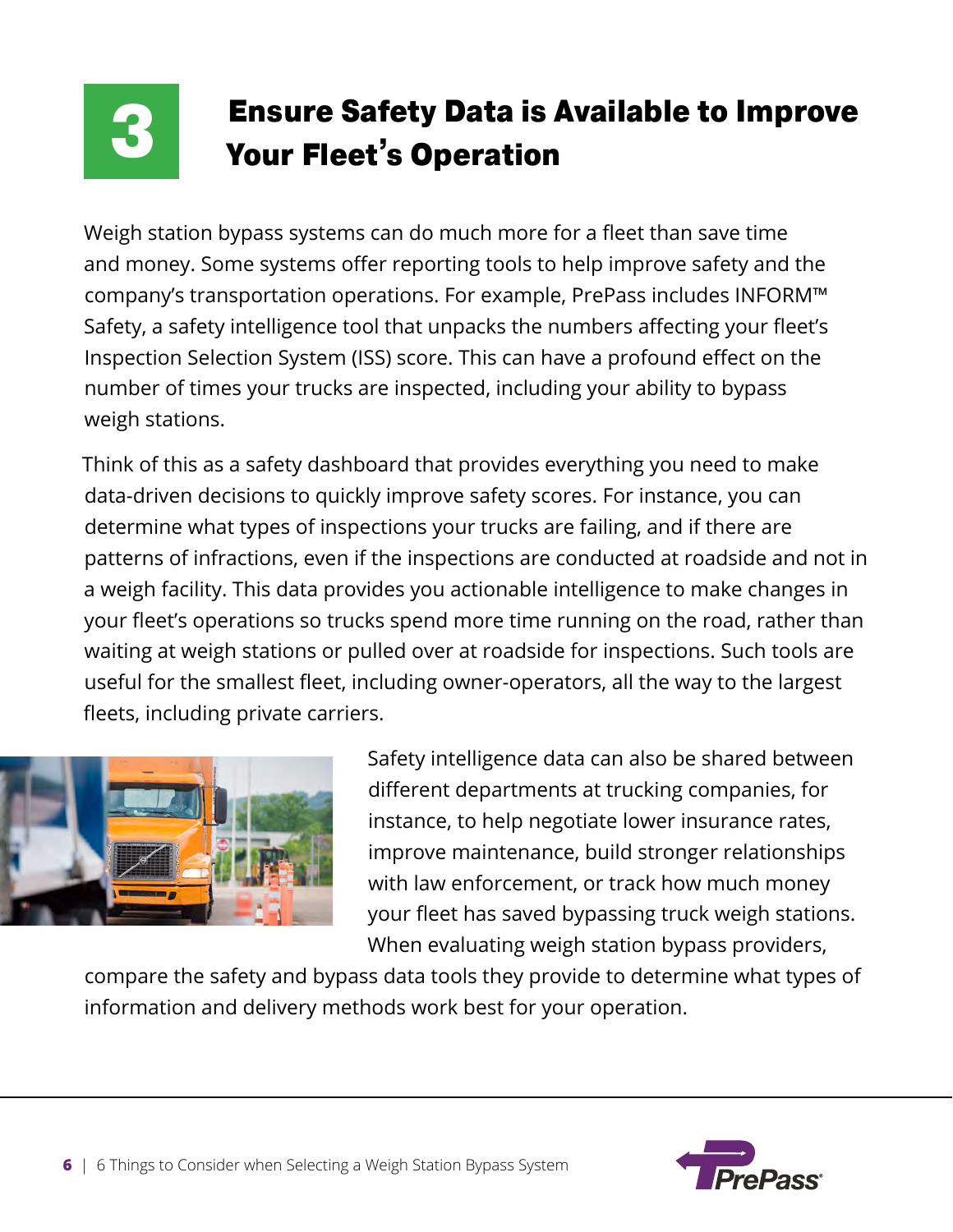

# Pay Tolls Electronically Through an<br>RFID-Based System

For the foreseeable future, toll payments will only work with the use of an RFID transponder. So, another difference between truck bypass systems using RFID rather than CMRS exclusively is the integration of electronic toll payment capabilities with an RFID transponder. Also, some truck bypass system providers, such as PrePass, not only integrate tolling into their service, but do it with a single transponder, as opposed to having different transponders from each tolling agency.

Even if your trucking operation rarely (if ever) has to pay tolls, having a truck bypass system that also handles toll payments is a major cost-saving benefit. Many experts believe that increases in federal highway funding are expected to be underwritten with private investment, and will likely result in more toll roads, bridges and tunnels. According to one

Tolls as a portion of state and local highway revenues have already jumped 50% since 1992.

study, tolls as a portion of state and local highway revenues have already jumped 50% since 1992. With traditional sources of highway funding increasing little if any, along with highly efficient electronic tolling, the number of tolled facilities in the U.S. is expected to increase rapidly in the near future.

Whether you have to deal with tolls now or later, having a weigh station bypass system that can accommodate your growth will prevent headaches, hassles and cash outlays for your business.

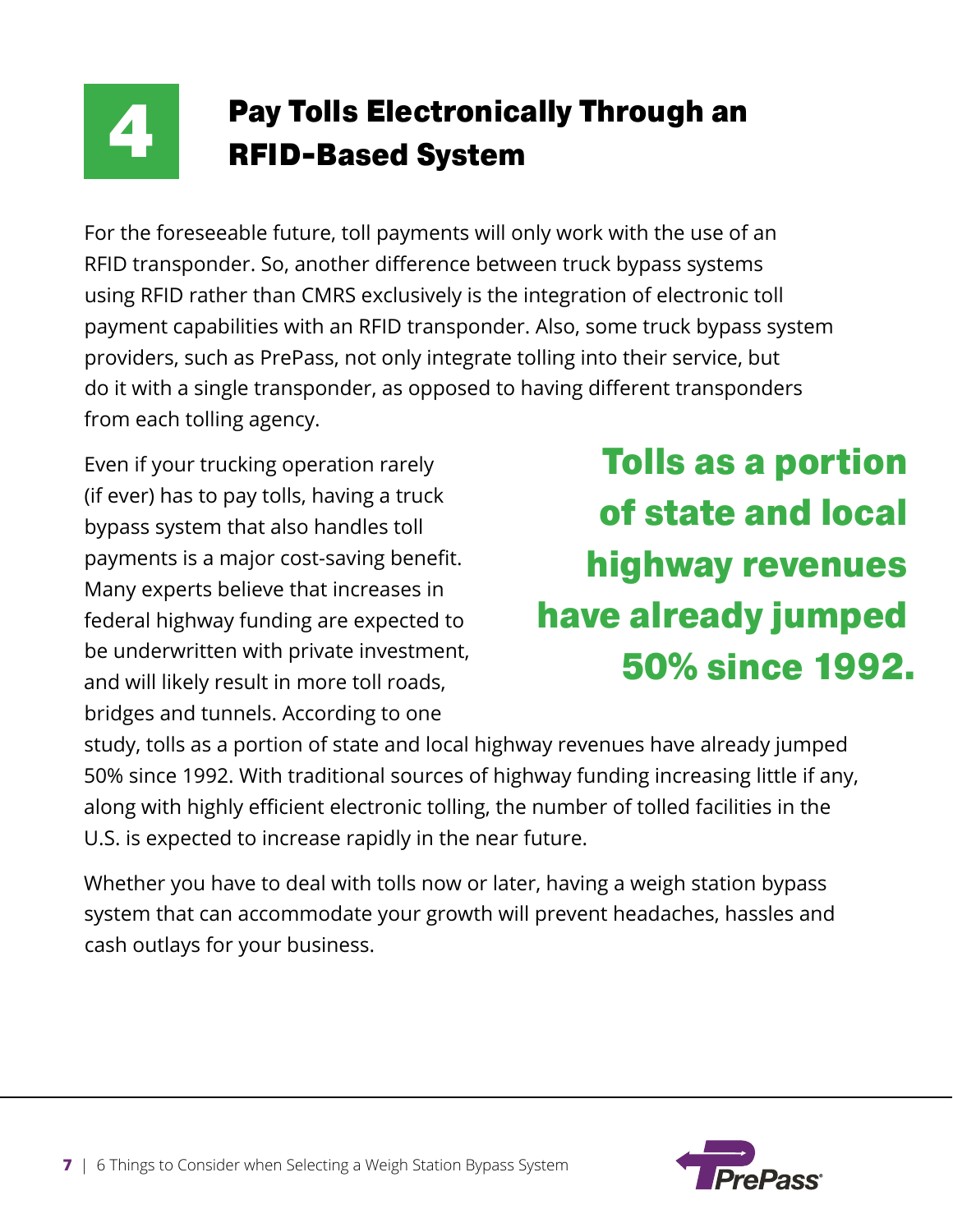

### Determine Just How Much You Can Save

Time is money and money is time. Based on that, when selecting a weigh station bypass system you need to determine just how much you can save. A federal study estimates just one bypass alone is worth five minutes and more than \$8.68. But let's dig into that further with one case study of a fleet with just over 325 trucks.

Let's say in one year alone, a company's trucks received green lights from PrePass to bypass weigh stations 94.3% of the time, for more than 30,800 bypasses. That equates to a savings of more than 12,000 gallons of fuel, but also provides nearly 2,600 hours of productivity that allowed their trucks to just keep on driving. The bottom line? \$154,000 in operating cost savings.

### Weigh station bypass savings by the numbers

Data reflects a real PrePass customer's savings.



Fleet Size: **325 trucks** Time period: **1 year**

Received green lights **94.3%** of the time\*

**30,800 bypasses** per year



**12,000 gallons** of fuel saved



Nearly **2,600 hours** saved



Total of **\$154,000** in operating costs saved

\*Affected by both technology reliability and ISS scores

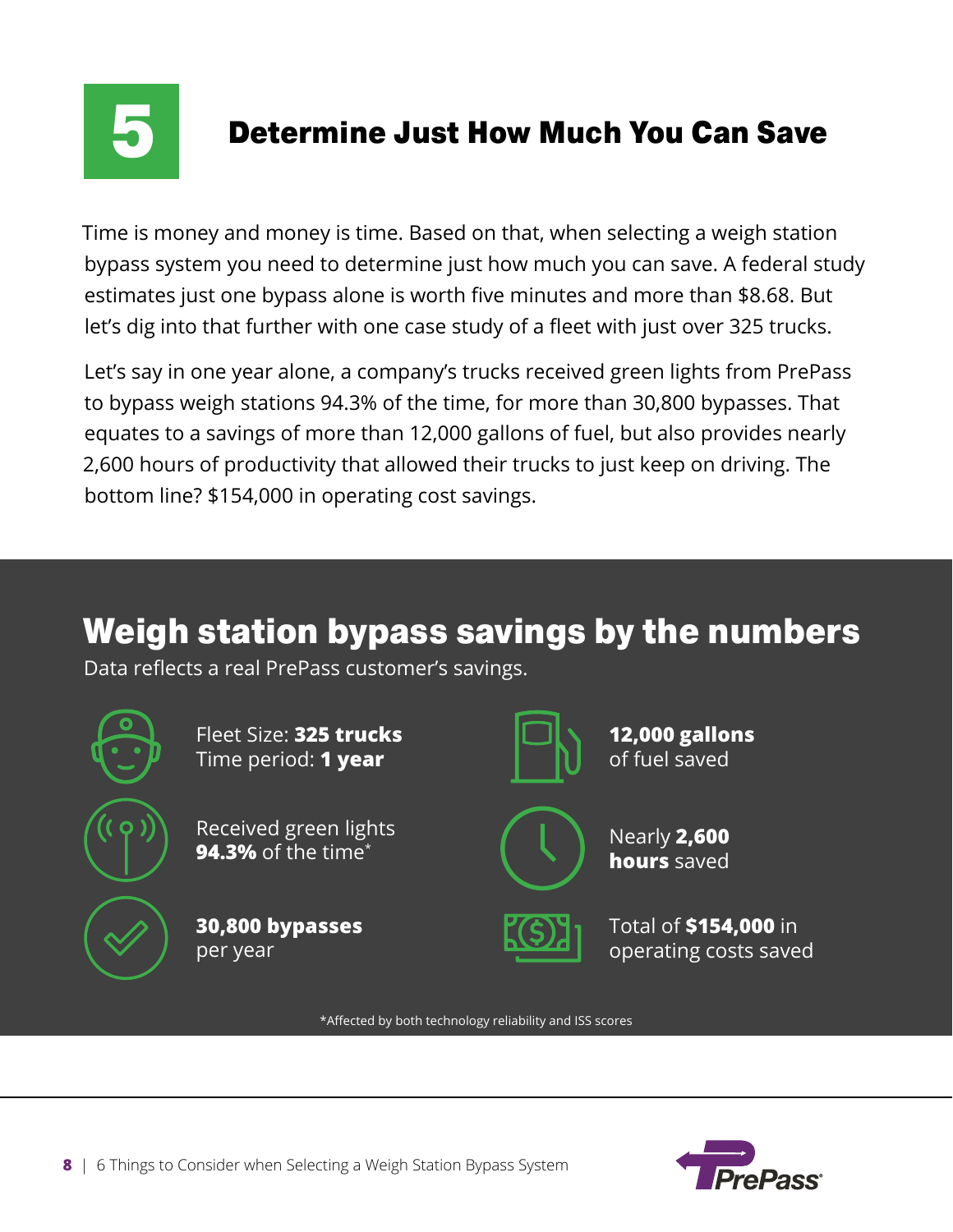

### 6 Reasons to Consider CMRS

While RFID transponder systems are more reliable than CMRS, RFID infrastructure is expensive to install at weigh stations. PrePass constructs locations within heavily trafficked sites, currently at no cost to states. This investment is more than \$600 million since inception in 1993. PrePass also integrates with other RFID-based systems including Oregon Green Light, NORPASS and Weigh2GoBC.

Alternatively, CMRS can be deployed at both high- and low-traffic sites by creating a GPS "geo-fence. PrePass, for example, equips all their sites with GPS geo-fences. This allows providers to set up new sites quickly and also extends bypass coverage to temporary enforcement areas.

Also, CMRS technology can be integrated for use with onboard mobile platforms, including telematics devices and electronic logging devices, commonly known as ELDs. These CMRS bypass apps are easy to install on any of these devices, plus they offer driver safety alerts. For instance, PrePass ALERTS provides proactive alerts for work zones, gusty wind areas, steep grades and no commercial vehicle roads, for no additional charge.

Even if you still can't figure out whether RFID or CMRS technology is right for you, PrePass makes it easy for to decide. That's because PrePass is the only weigh station bypass and toll payment services provider to offer both RFID and CMRS systems, providing total coverage. When fleets take advantage of both RFID and CMRS, they can then make the most of each bypass opportunity.

#### **If you have questions regarding your routes and the benefits of transponders and mobile applications, contact PrePass at (800) 773-7277.**